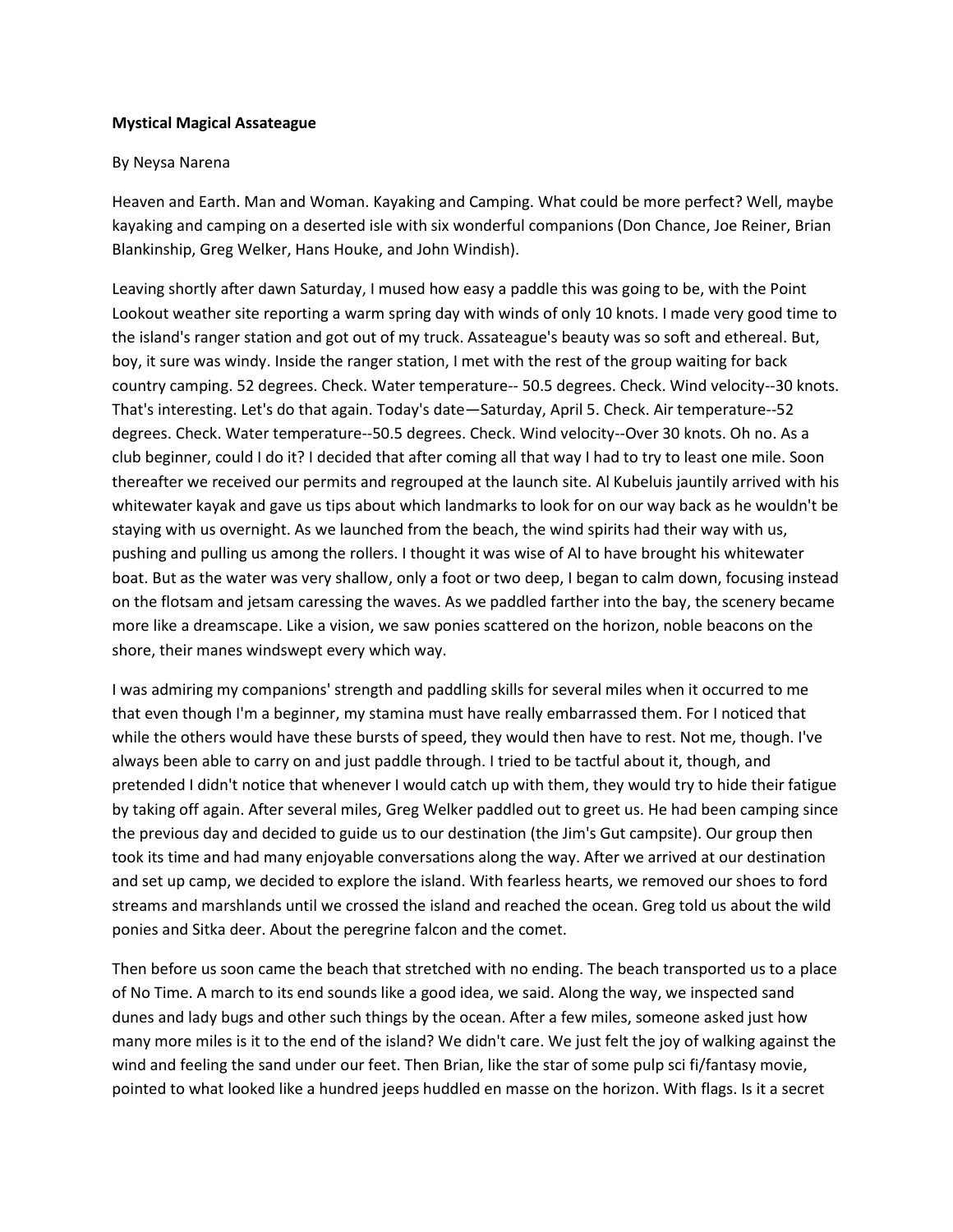militia detail? When they come for us, will it be better to go left and dive into the sea or go right and make a run for it behind the dunes? I was reminded of Revolutionary soldiers, marching stalwartly toward a line of British. We faced the jeeps as they came straight at us, then mercifully passed us by. The first flag came into better view. The weird thing about it was, it actually WAS a British flag. Because they were a Land Rover club... We decided then to turn back. The tire tracks left from the jeeps made waffles in the sand. Big ones. With large pockets of melted butter and syrup, for miles...

Back at camp Brian and Hans sawed wood and started a fire. We decided to eat. Hans opened his Giant gourmet early June peas and Brian exhibited his extraordinary stash of international spices. We were all basically feeling rather pleased with ourselves until Greg--with all the nonchalance of Emily Post and Graham Kerr put together--brought out a miniature cutting board and placed it on the picnic table. Then mounds of vegetables for a stir fry. Then a miniature, 3-inch stir fry paddle. Darkness came quickly and we gathered around the fire. Brian roasted fig newtons (or should I say apple cobbler?) for us on the fire. Soon the physicist in Hans and the astronomer in Don came out and they took us starward, delving deeply into the far reaches of the universe. We heard tell of galaxies, solar systems, and universes. The Beginning and the very face of God. All made of fig neutrino particles.

I awoke at daybreak, grateful for the majestic silence and beauty of the island. After I packed my boat, I did my daily morning practice, then breathed in the essence of the dawn. Eating cake for breakfast, I watched as the others broke camp and packed their boats. Greg got out his marine radio and a general sigh of relief was shared as the group heard that the winds had changed direction and would be at our backs. We would have an easier time of it getting back before the predicted thunderstorm hit. We then embarked in our boats for our return journey.

Out on the bay, the winds whispered to me of the foolishness of thinking we could subdue the elements. Didn't I remember how the grandfathers before us had survived? So I silently offered thanks to the spirits of the wind and the water and the waves and asked for their benevolence upon us on our journey homeward. I asked for their blessings upon our paddles and our boats. The winds pushed us onward and the waves gave us power. I welcomed the help as I was tired from the day before. But I allowed my stamina to take over, and punched and pulled my way through the waves. Punched and pulled. Punched and pulled. And started thinking about the slaves of the Vikings. Then, out of the corner of my eye I saw this wide yellow sail, and Greg goes gliding by, all comfy and serene, not exerting any paddling energy whatsoever, and without a care in the world...

Brian requested that we stop to look at Tingles, another campsite on the island. We disembarked from our crafts and walked under branches and over cacti until we came to a small band of ponies. So peaceful were they that one came up to Hans and allowed him to pet it.

Soon, with an eye on the weather, we left again. Rounding point after point, I was reminded again of Al's prediction, that it would be hard for us to find landmarks for our return. But binoculars came out and proper landfall was found, and we settled in for the home stretch.